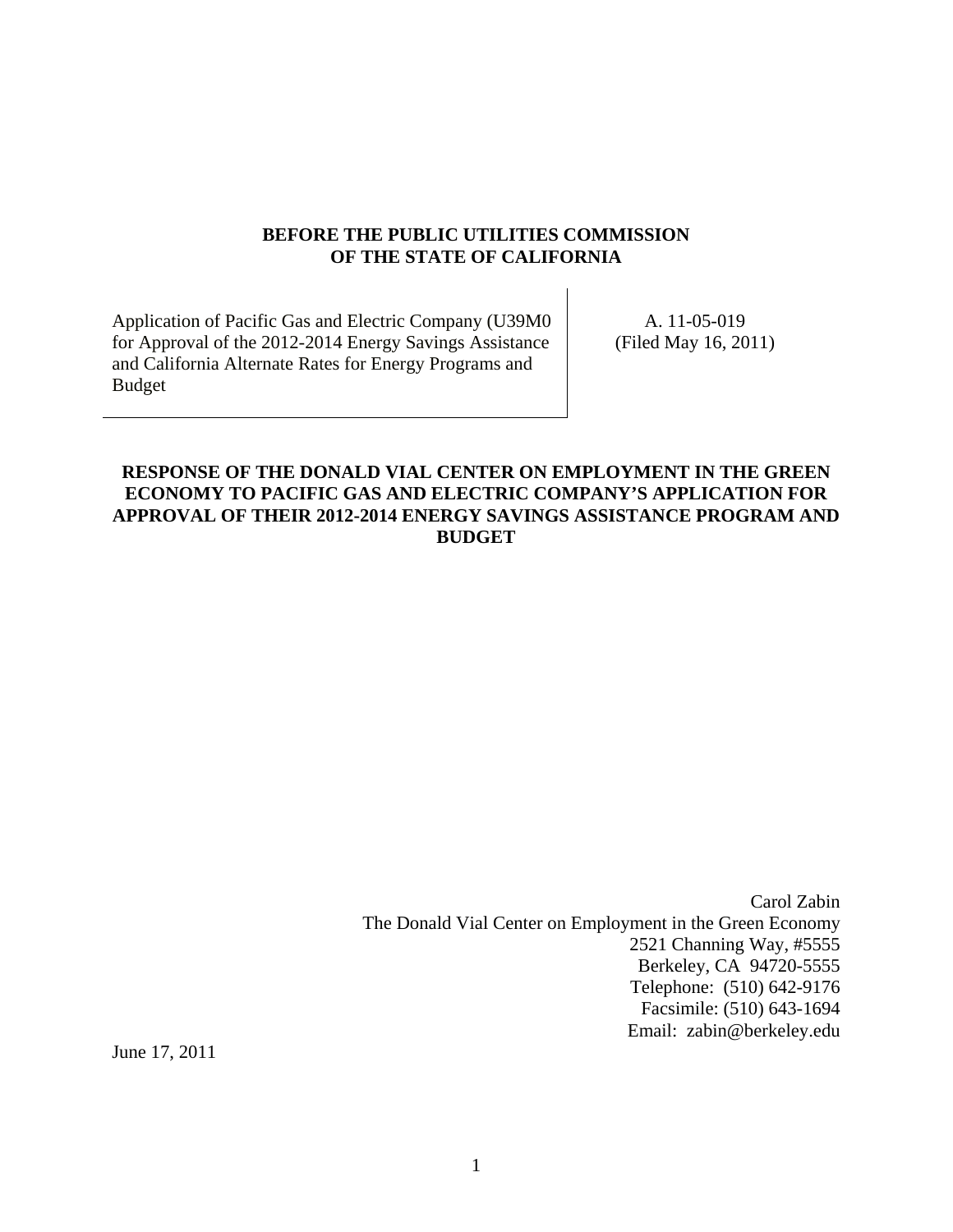# **TABLE OF CONTENTS**

| <b>I.</b> |                                                                       |
|-----------|-----------------------------------------------------------------------|
| П.        |                                                                       |
|           |                                                                       |
|           |                                                                       |
|           | 3. Capture co-benefits of supporting good jobs for low-income people8 |
| Ш.        |                                                                       |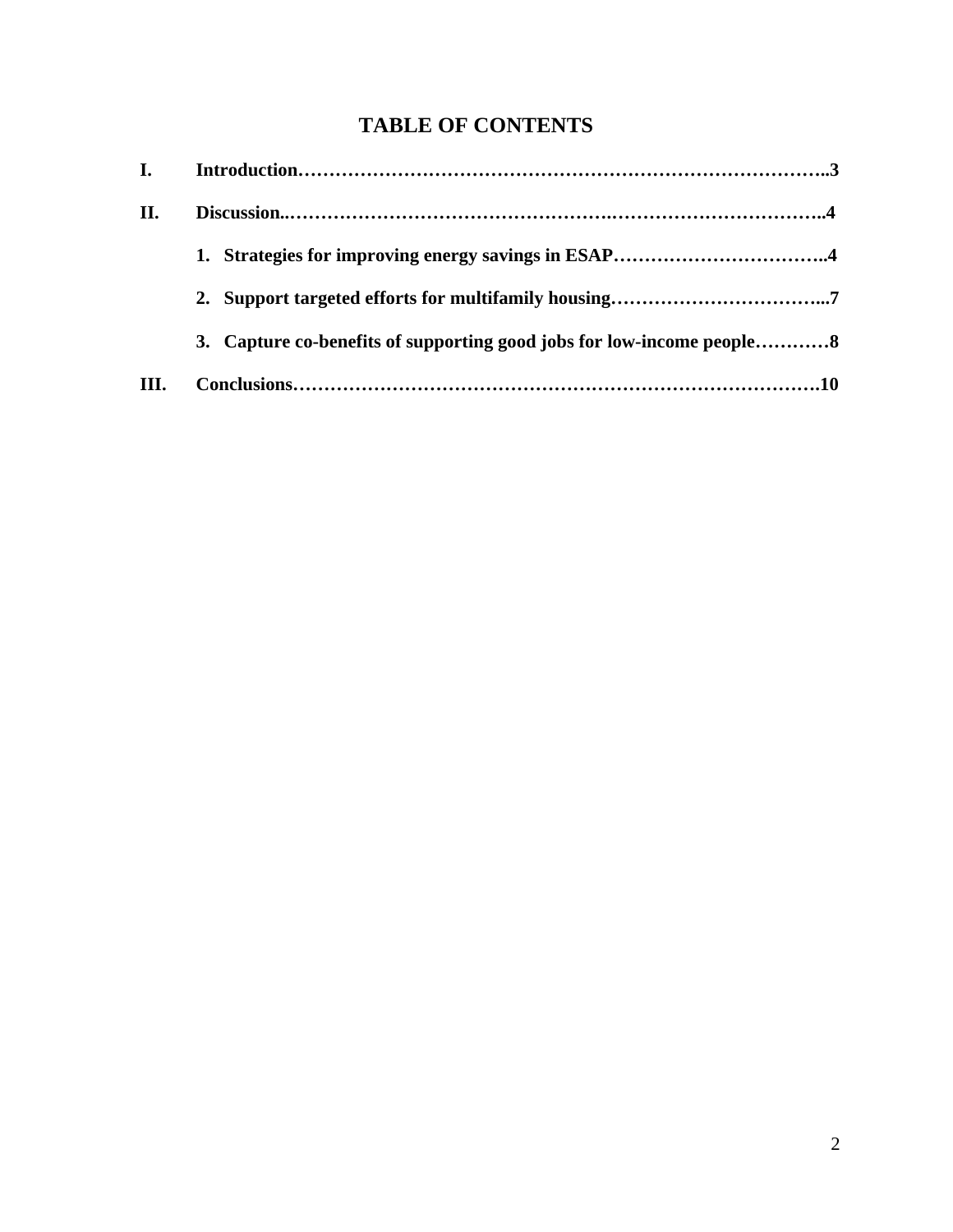### **BEFORE THE PUBLIC UTILITIES COMMISSION OF THE STATE OF CALIFORNIA**

Application of Pacific Gas and Electric Company (U39M0 for Approval of the 2012-2014 Energy Savings Assistance and California Alternate Rates for Energy Programs and Budget

A. 11-05-019 (Filed May 16, 2011)

# **RESPONSE OF THE DONALD VIAL CENTER ON EMPLOYMENT IN THE GREEN ECONOMY TO PACIFIC GAS AND ELECTRIC COMPANY'S APPLICATION FOR APPROVAL OF THEIR 2012-2014 ENERGY SAVINGS ASSISTANCE PROGRAM AND BUDGET**

## **I. INTRODUCTION**

The Donald Vial Center on Employment in the Green Economy (The Vial Center) respectfully submits this response to the utilities' 20012-2014 Energy Savings Assistance (ESA) Program applications pursuant to Rule 2.6 of the California Public Utilities Commission's (CPUC or Commission) Rules of Practice and Procedure. The Vial Center's response follows the Investor Owned Utility (IOU) applications for approval of their 2012-2014 Energy Savings Assistance and California Alternate Rates for Energy Programs and Budgets (IOU Applications), filed on May 16, 2011 with comments due by June 19, 2011.

The Vial Center carries out research on the emerging green economy and climate change policy in California, as these relate to the labor market, to workforce development, and to workforce policy. In March 2011 the Vial Center released the *California Workforce Education and Training Needs Assessment for Energy Efficiency, Distributed Generation, and Demand Response* (The Statewide WE&T Needs Assessment). The study was mandated in the California Long Term Energy Efficiency Strategic plan to provide recommendations to the CPUC and other agencies on the workforce strategies needed to achieve the state's ambitious energy efficiency goals.

The Vial Center's response provides general comments intended for all of the IOU Applications. The following discussion covers the following three topics:

1. Strategies for improving energy savings in ESA programs.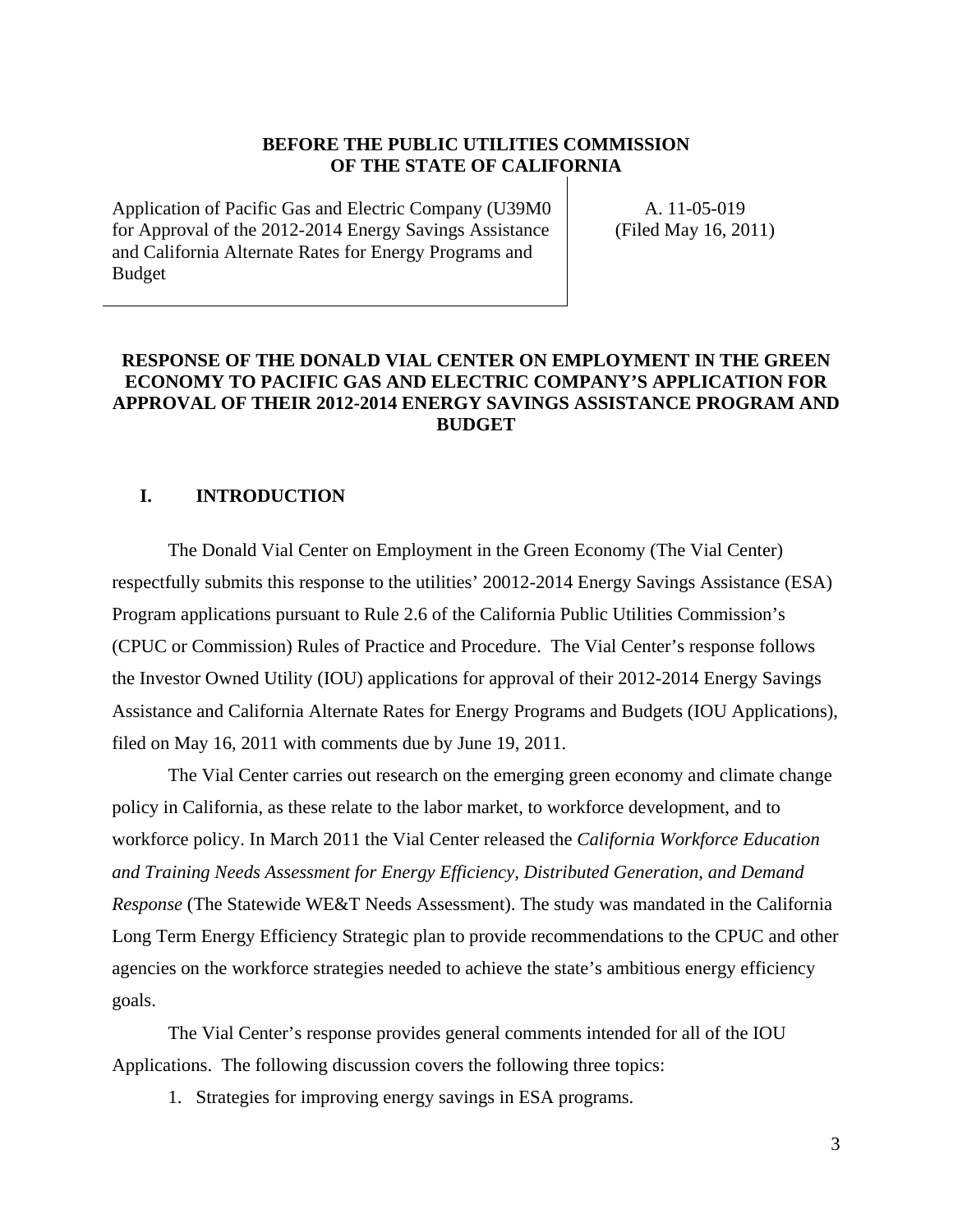- 2. Support for targeted efforts on multi-family housing.
- 3. Capture of the co-benefits of supporting good jobs for low-income people.

## **II. DISCUSSION**

Recent reports have raised some concerns about the design of the ESA programs and suggest areas for improvement and/or further investigation. These include the Vial Center's Statewide WE&T Needs Assessment,<sup>1</sup> the Low Income Energy Efficiency (LIEE) Program Workforce Education and Training Pilot Reports,  $2,3$  and the Low Income Energy Efficiency Program 2009-2010 Process Evaluation<sup>4</sup> and the Impact Evaluation of the 2009 California Low Income Energy Efficiency Program (Draft Report).<sup>5</sup> While the IOUs' applications do acknowledge, to varying degrees, a need to integrate the lessons learned from these reports, we respectfully request a more comprehensive strategy on how the IOUs will address the following in the ESA programs:

1. **Strategies for improving energy savings in ESAP.** There are some indications that the ESA programs may currently be falling short of reaching their maximum energy savings potential at reasonable cost-effectiveness. Evidence from the 2009 Impact Evaluation estimates lower energy savings from PY2009 than those found in the PY2005 evaluation, and also indicates that, in some cases, ESA services may have actually been followed by higher energy use.<sup>6</sup> The Commission needs to fully uncover what is going on in the ESA programs with respect to energy savings: why are savings declining and how might programs be restructured to improve energy savings? We suggest that the Commission take a deeper look at the ways in which ESA program design shapes ESA contractors' business model and labor practices, and how this in turn may affect energy savings. There are several aspects that may be involved in this and which require further investigation and experimentation, listed below.

<sup>&</sup>lt;sup>1</sup> Carol Zabin et al, The Donald Vial Center on Employment in the Green Economy. March 17, 2011.

<sup>&</sup>lt;sup>2</sup> Leticia Barajas, Los Angeles Trade Technical College. February 28, 2011.

<sup>&</sup>lt;sup>3</sup> San Francisco Office of Economic and Workforce Development. February 28, 2011.

<sup>&</sup>lt;sup>4</sup> Jane S. Peters et al, Research Into Action, Inc. June 10, 2011.

<sup>&</sup>lt;sup>5</sup> ECONorthwest. *Draft* March 11, 2011.

ECONorthwest. *Draft* March 11, 2011. Page 90.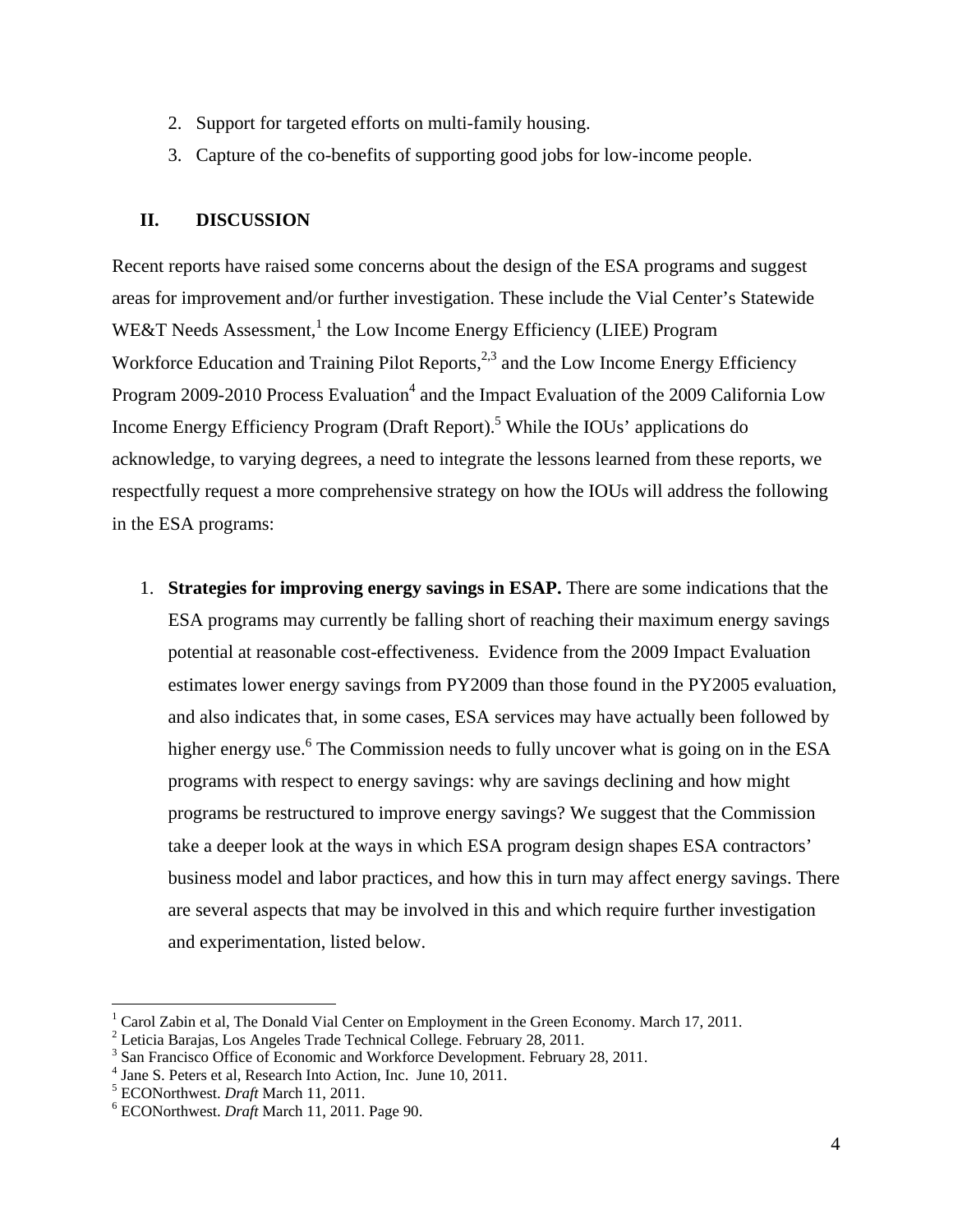- a. **Restructure the ESA bidding process to avoid the detrimental aspects of low-cost bidding.** The Commission should consider ways to restructure the IOUs' process of awarding ESA contracts to avoid bidding based on lowest cost rather than best value. As Richard Heath & Associates points out in their comments on the Vial Center report, "When the Request for Proposals (RFP) is announced by a utility company or the CPUC for LIEE/ESA programs, winning bidders have to provide the greatest number of units served at the lowest cost. Over the years, successive bidding cycles demand that proposers increase the number of units to be served and measures to be installed at lower costs. This funding deflation works against labor and material cost inflation and the CPUC and utilities require competitive companies to provide 'more for less' it forces the price contractors can pay for labor down. In other words, the bidding process drives the 'low-road' response regardless of the certifications and skills of the workforce."<sup>7</sup> The bidding process should lay out clear criteria for scoring contractors based on quality of work, qualifications of the workforce, investments in training, and other relevant metrics.
- b. **Ensure transparency and accessibility of the bidding process to all eligible contractors.** In addition to the above restructuring, the bidding process should also be fully transparent, provide notice to all eligible contractors, and allow sufficient time to invite all and review bids without disruptions of work.
- c. **Support contracting relationships that promote streamlined use of funds and maximum energy savings per unit.** The 2009-2010 Process Evaluation describes how ESA contractors frequently subcontract out specific pieces of the work, such as signing up new customers or carrying out a specific measure, to other firms or independent contractors.<sup>8</sup> Former employees and experts familiar with the ESA program interviewed by the Vial Center suggested that this piecemeal approach reduces potential energy savings by providing incentives that undercut the ability of the program to address whole-house linkages among measures and to leverage all available funding streams.  $9^{\circ}$  One way to test this claim would be to compare work

 $7$  Tom Barrett, RHA Inc., "Comments on the California Workforce Education and Training Needs Assessment," June 8, 2011. Page 11.

<sup>&</sup>lt;sup>8</sup> Jane S. Peters et al, Research Into Action, Inc. June 10, 2011. Pages 11, 56.

 $9^9$  Carol Zabin et al, The Donald Vial Center on Employment in the Green Economy. March 17, 2011. Page 105.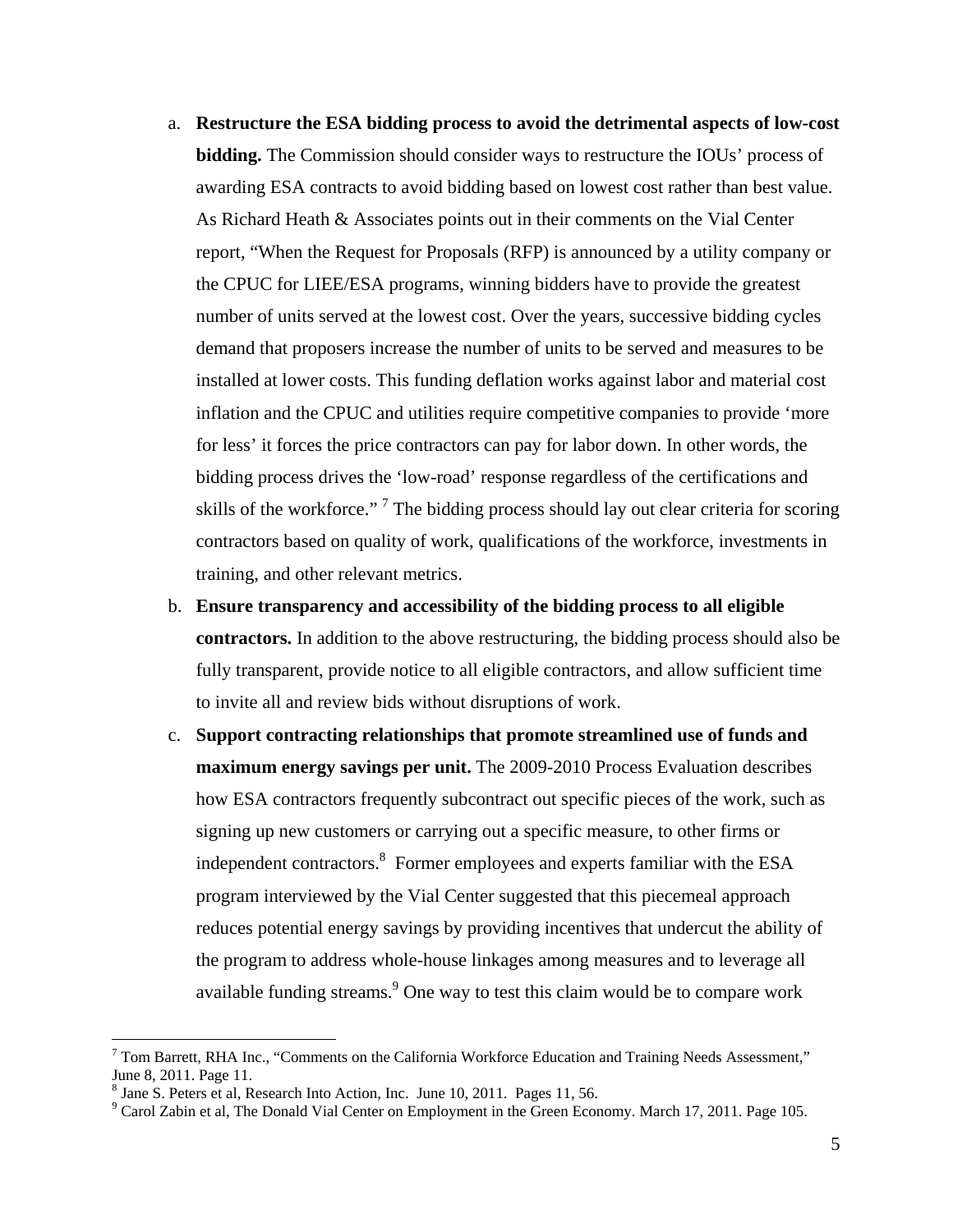done via this kind of subcontracting model and that done by in-house crews, since both models are currently being used in the ESA program.

- d. **Use cost-effectiveness testing and program design that incentivizes deeper savings per unit.** Currently the ESA program uses a prescriptive approach that gives a comprehensive list of measures and pays installers a piece rate for the number of measures and houses. Program goals are based on the number of households served within the budget, and average IOU spending per unit on LIEE ranged from about \$500 to \$1100 per unit in PY2010.<sup>10</sup> This, combined with piece-rate pay, seems to be incentivizing crews to do as many fast, low-cost installations as possible instead of incentivizing measures that will produce greater energy savings. We recommend that the Commission re-examine the way that program goals and cost-effectiveness testing incentivize measures, and the impact of this on energy savings. We also recommend that they re-consider the level of investment in the ESA program per unit, and how that correlates to setting and meeting ambitious energy savings goals.
- e. **Collect data on the relationship between job quality and energy savings.** The Vial Center report suggests that work quality problems are closely correlated with job quality problems in the residential energy efficiency market as a whole, and that according to some interviewees this *may* also be the case for some ESA providers. These interviewees claimed high turnover rates among ESA program workers, a key indicator of job quality issues. More data is needed on the job quality of ESA program work, turnover rates, and the possible impact on work quality, in order to explore ways to remove any workforce-related barriers to achieving energy savings.
- f. **Ensure quality using worker certifications that set a high bar.** Certifying workers for the ESA programs is equally as important for ensuring quality as certifying contractors. While the two-week utility training is a step in the right direction, the Commission should consider phasing in more rigorous, standardized certifications such as the DOE skill standards for residential retrofit as requirements for worker participation in ESA programs.<sup>11</sup>

<sup>&</sup>lt;sup>10</sup> LIEE PY2010 Annual Reports, author's calculations.<br><sup>11</sup> U.S. Department of Energy (DOE), *Workforce Guidelines for Home Energy Upgrades*. http://www1.eere.energy.gov/wip/retrofit\_guidelines.html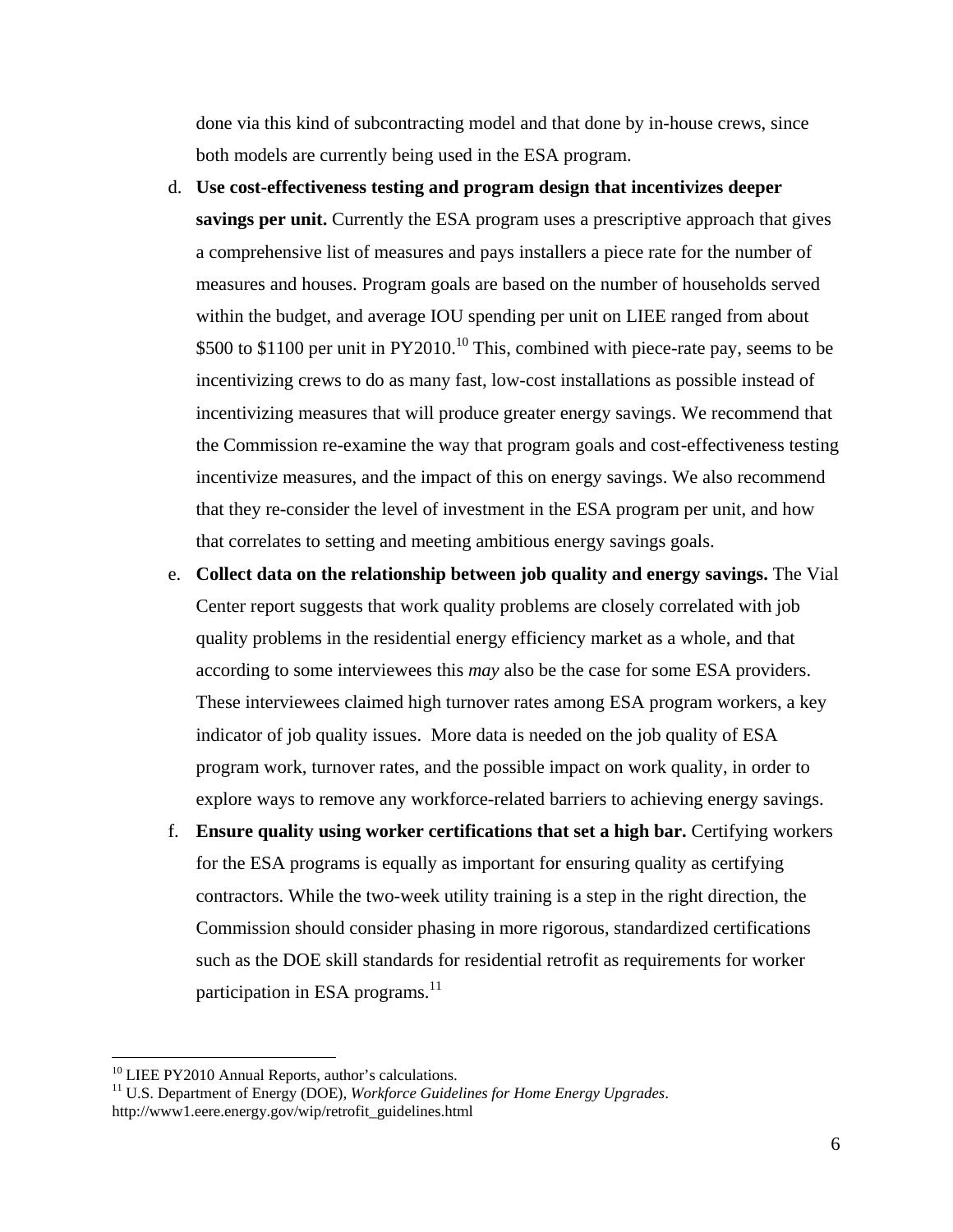- g. **Improve cost-effectiveness through aggregation and simplification of eligibility determination.** Although the IOUs and contractors have tried many different approaches to marketing low income energy efficiency programs over the years, "identification of eligible customers continues to challenge IOU program staff and contractors." 12 Economies of scale could potentially be gained and cost-effectiveness of the ESA programs enhanced by piloting social marketing strategies that are being used in other states, such as partnering with community and neighborhood groups, or by using census track or other eligibility criteria rather than individual income verification.
- 2. **Support targeted efforts for multifamily housing.** Three of the four IOU applications (PG&E, SoCalEdison and SoCalGas) included some discussion about addressing the needs of multifamily rental buildings and the tenants they serve. We acknowledge these efforts, and encourage SDG&E to include a specific discussion in its application about how it would address the needs of low-income multifamily tenants as well. However, additional discussion and detail about the multifamily proposals within all of IOU applications is needed. Multifamily affordable housing is a segment of the ESA program portfolio that may present opportunities for increased energy savings because of the potential for economies of scale. In terms of a business model, economies of scale make it possible to organize a larger body of work more efficiently through reducing time needed to travel from site to site, simplified eligibility determination, existence of whole building mechanical systems in some cases, and other efficiencies. The ability to aggregate work in multifamily housing more easily may allow contractors to take advantage of these efficiencies. The IOUs should address the issues of low-income multifamily tenants in a way that would increase inclusion, building on the work of the CityBuild and LATTC pilots to combine job training, quality job creation, and higher energy savings in innovative ways that expand scale. The IOUs each should reconsider including a pilot program for deep energy efficiency retrofits in low-income multifamily

<sup>&</sup>lt;sup>12</sup> Jane S. Peters et al, Research Into Action, Inc. June 10, 2011. Page 80.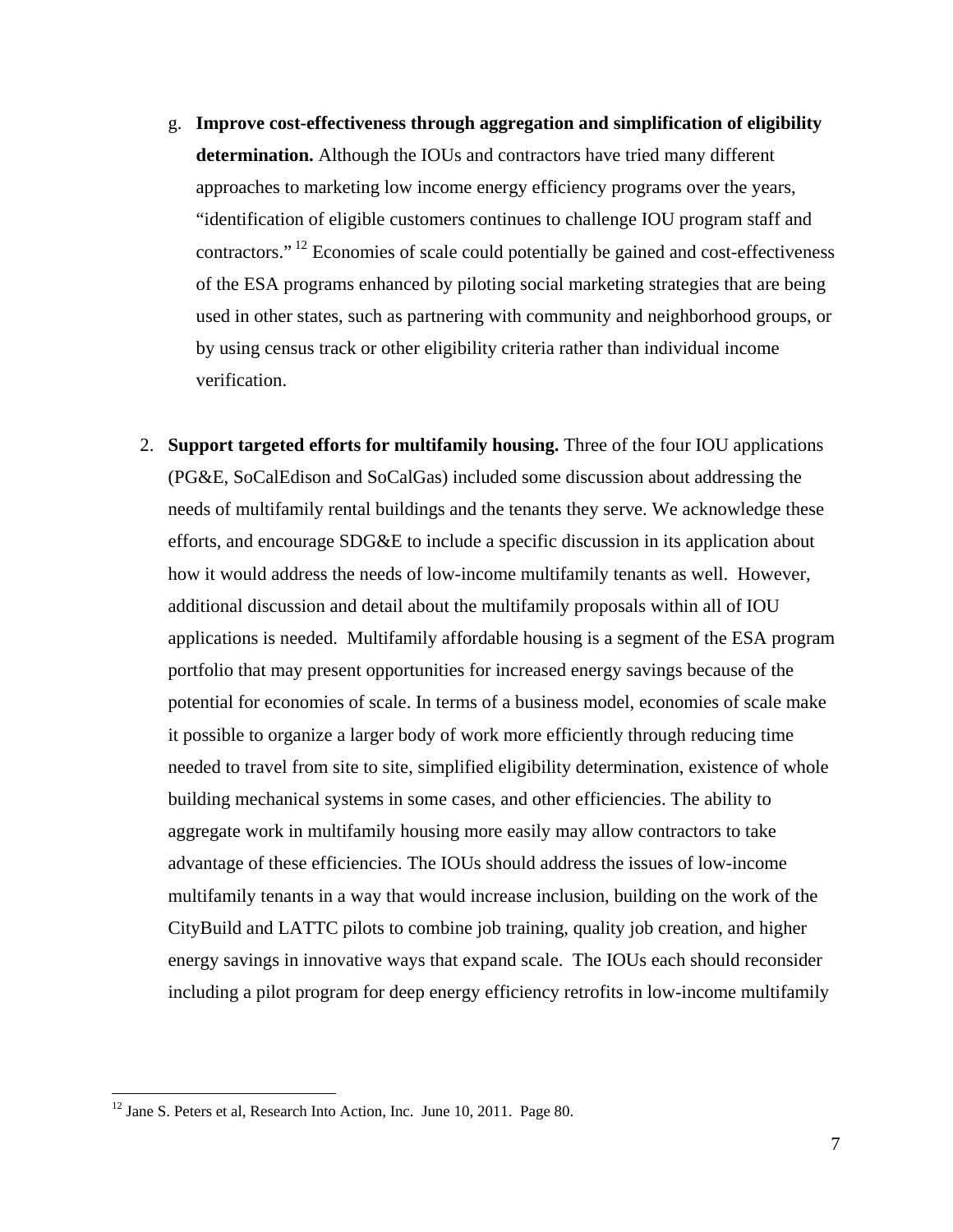housing as outlined in the Energy Division's March 2011 guidance.<sup>13</sup> If there are no pilots, the IOUs ought to consider alternative program design and implementation for ESA programs in multifamily housing that is based on the principle of aggregating this work to increase efficiency. We refer to the comments submitted by the California Housing Partnership Corporation for more specific suggestions on how the IOUs can address the needs of low-income multifamily housing tenants.<sup>14</sup>

- 3. **Capture co-benefits of supporting good jobs for low-income people.** The primary goal of ESA is to help low-income people reduce their energy bills and improve the comfort and safety of their homes. However, the Long Term Energy Efficiency Strategic Plan also contains an explicit goal of inclusion of disadvantaged, low-income, and minority workers in training and job placement.<sup>15</sup> The ESA programs present an opportunity for the IOUs to generate training opportunities and employment for the targeted low income populations. The Commission and the IOUs should develop a more intentional strategy to integrate good workforce development practices into the ESA programs and capture the co-benefits of supporting good jobs for disadvantaged populations. This strategy should:
	- a. **Improve access to ESAP jobs for targeted low income populations.** The WE&T pilots for LIEE represent an important step toward improving access to ESA jobs for low-income populations. <sup>16,17</sup> The IOUs should integrate this goal more broadly throughout their programs, and partner with organizations and community colleges like CityBuild, LATTC, and MAAC in San Diego that have demonstrated expertise in job readiness and basic skills training for disadvantaged populations. LATTC and CityBuild found that to serve their clientele, it was necessary to develop much longer trainings than ESA providers usually carry out. The IOUs should also support

1

<sup>&</sup>lt;sup>13</sup> CPUC Energy Division's (ED) Guiding Principles and Recommendations for a Low Income Multifamily Housing Pilot. March 22, 2011.

<sup>&</sup>lt;sup>14</sup> Ross Nakasone, California Housing Partnership Corporation. "Response of the California Housing Partnership Corporation (CHPC) to Pacific Gas and Electric Company, Southern California Gas Company, Southern California Edison Company, and San Diego Gas and Electric Company's applications for approval of their 2012-2014 Energy Savings Assistance Programs and Budgets." June 15, 2011.

<sup>&</sup>lt;sup>15</sup> California Public Utilities Commission (2008). *California Long Term Energy Efficiency Strategic Plan: Achieving Maximum Energy Savings in California for 2009 and Beyond. Page 78.* 

<sup>&</sup>lt;sup>16</sup> Leticia Barajas, Los Angeles Trade Technical College. February 28, 2011.

<sup>&</sup>lt;sup>17</sup> San Francisco Office of Economic and Workforce Development. February 28, 2011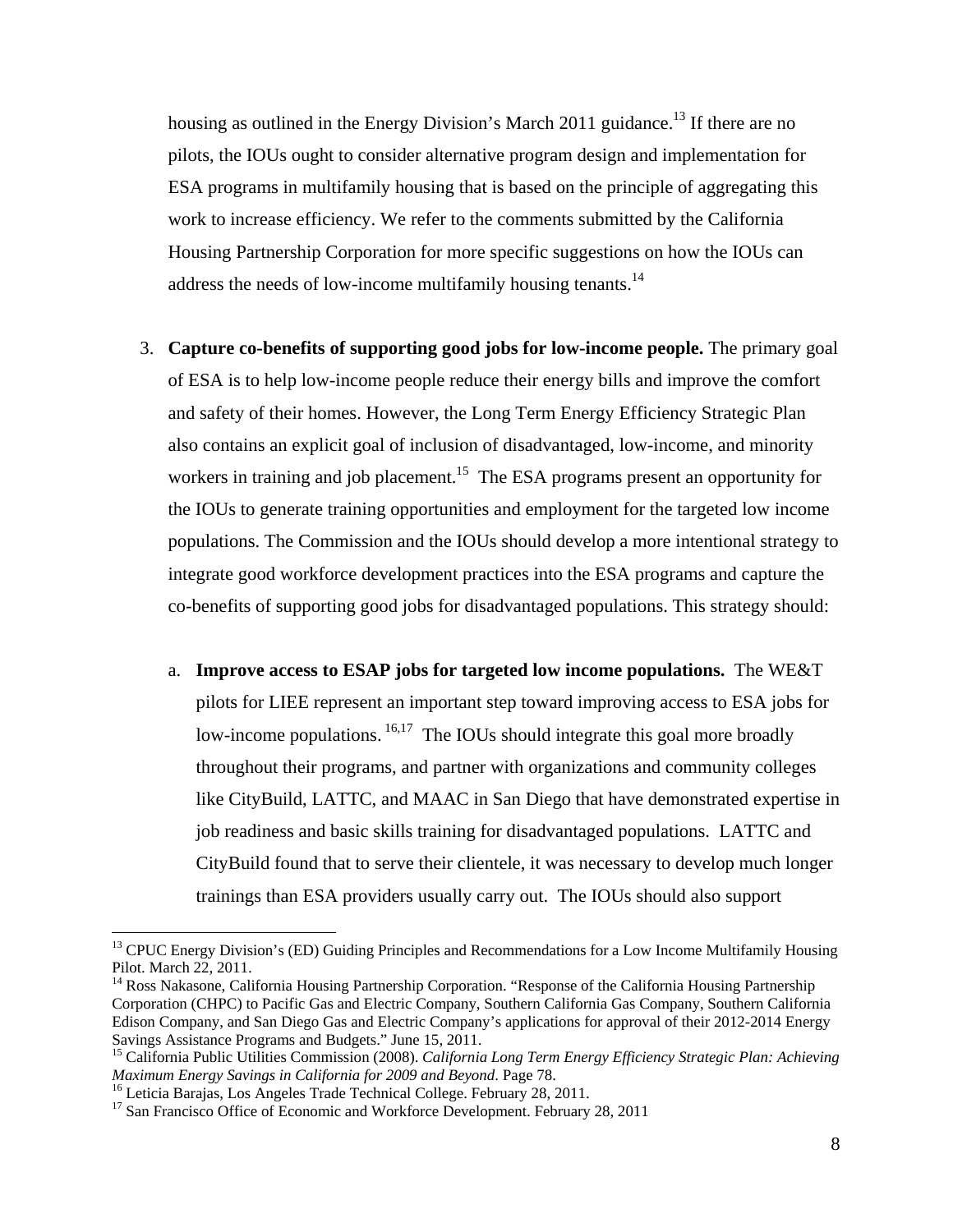developing appropriate linkages with K-12 programs and coordinate with the community colleges and adult education sector to create career pathways to for lowincome youth to jobs with visible career paths in energy efficiency and related fields.

- b. **Develop sector strategies to support career pathways.** The CityBuild and LATTC pilots also surfaced the concern that ESA program jobs provided little opportunity for career pathways into better jobs and careers. The IOUs should develop strong career pathways in the ESA programs by aligning training pathways to help workers advance in their skill level and income by moving from one job type and training level to the next. One way to do this is to move toward standardized credentials in the industry so that workers can obtain portable, stackable certifications. National standards are good for workers because they facilitate mobility. The Commission and the IOUs should consider phasing in the DOE residential retrofit skills standards, and the corresponding IREC accreditation for the training required for ESA program workers. Developing sector strategies also involves working closely with and supporting contractors in the ESA program that have a demonstrated commitment to this approach to training. The IOUs need to work with a consortium of ESA contractors and training providers in a sector strategy model to assure that both employer and worker needs are met.
- c. **Track outcomes for workers with ESA programs to help develop strategies to improve job quality.** Ratepayer money should not be used to generate bad jobs. Although there are few sources for this kind of data, there is some evidence that ESA program structure may encourage a business model based on low wages. The Vial Center's research found high variation in wages paid in the low income programs and very high turnover. Anecdotal evidence suggests that some ESA program jobs pay piece-rate wages that are as low as \$50-70 per day. <sup>18</sup> The IOUs have a responsibility to collect data on the number and categories of jobs with the ESA program, wages, benefits, worker demographics, turnover, and career pathways in ESA, and then develop specific plans for improving job quality in the sector. Payroll data (with confidential information removed) should be available to evaluators and program analysts.

<u>.</u>

<sup>&</sup>lt;sup>18</sup> Carol Zabin et al, The Donald Vial Center on Employment in the Green Economy. March 17, 2011. Page 107.